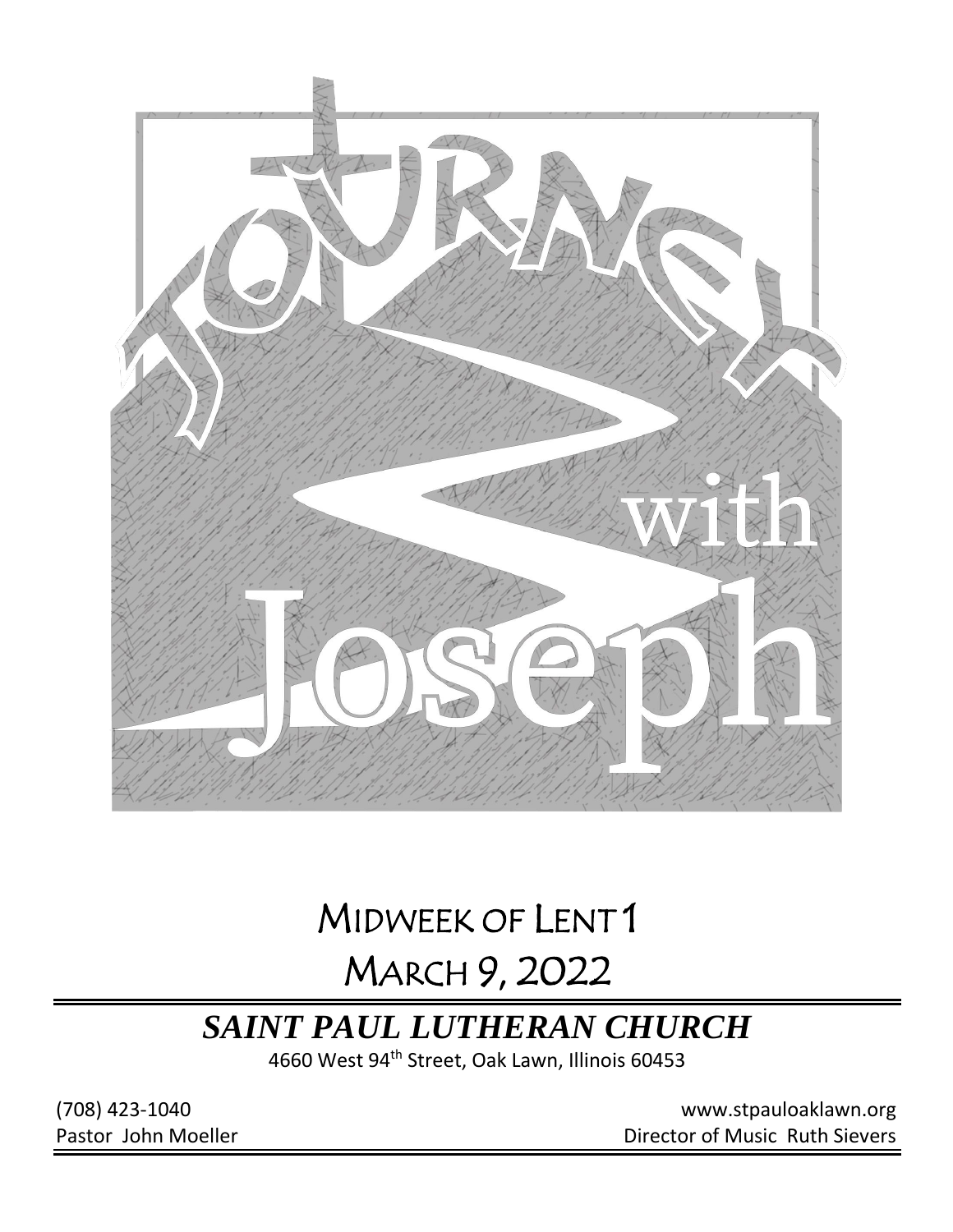## MIDWEEK OF LENT 1

It is difficult to keep silent when we see injustice taking place. It is even more difficult to stay silent when injustice is being done to us. As we continue in our "Lenten Journey with Joseph" through our Old Testament readings, we see the injustice done to Joseph himself. Sold into slavery, sent away, a staged death—there is little he could have said or done to change the evil intent of his brothers. Our Lord also remained silent while injustice was done to Him, and He endured it all for us and our salvation. So ultimately, His resounding response is His work for our redemption!

**Opening Hymn**  $\qquad$  "Praise to You and Adoration"  $\qquad$  #692

1 Praise to You and adoration, Blessèd Jesus, Son of God, Who, to serve Your own creation, Came to share our flesh and blood. Guide me that I never may From Your fold or pastures stray, But with zeal and joy exceeding Follow where Your steps are leading. 2 Hold me ever in Your keeping; Comfort me in pain and strife. In my laughter and my weeping Be with me throughout my life. Give me greater love for You, And my faith and hope renew In Your birth, Your life, and passion, In Your death and resurrection. *Text: Thomas Hansen Kingo, 1634–1703; (st. 1): tr. Kristen Kvamme, 1866–1938, alt.; (st. 2): tr. Christian Worship, 1993 Text: Public domain*

### *Stand*

### **Invocation**

- **P** In the name of the Father and of the  $\pm$  Son and of the Holy Spirit.
- C **Amen.**

- **P** In this Lenten season, we journey with Joseph in Genesis
- C **and come to the cross of Christ on Calvary.**
- **P** Joseph's journey, amid injustice and abuse, brings to question the perceived silence of God amid trials. We, too, in our experiences, seek God's voice and presence for our peace and hope. Even when not heard, we with the psalmist are affirmed in the ever-present voice of our Lord: Ascribe to the LORD, O heavenly beings, ascribe to the LORD glory and strength.
- C **Ascribe to the LORD the glory due His name; worship the LORD in the splendor of holiness.**
- $\mathbf{P}$  The voice of the LORD is over the waters; the God of glory thunders, the LORD, over many waters.
- C **The voice of the LORD is powerful; the voice of the LORD is full of majesty.**
- $\mathbf{P}$  May the LORD give strength to His people! May the LORD bless His people with peace!

### **Confession and Absolution** *Psalm 29:4; 32:3–5*

- $\mathbf{P}$  We come before the Lord not in silence, but in confession of our sins, awaiting His voice of forgiveness.
- C **For when I kept silent, my bones wasted away through my groaning all day long.**
- $\mathbf{P}$  For day and night Your hand was heavy upon me; my strength was dried up as by the heat of summer. I acknowledged my sin to You,
- **C** and I did not cover my iniquity; I said, "I will confess my transgressions to the LORD,"
- $\left| \mathbf{P} \right|$  and You forgave the iniquity of my sin.

### **Opening Sentences** *Psalm 29 (selected verses)*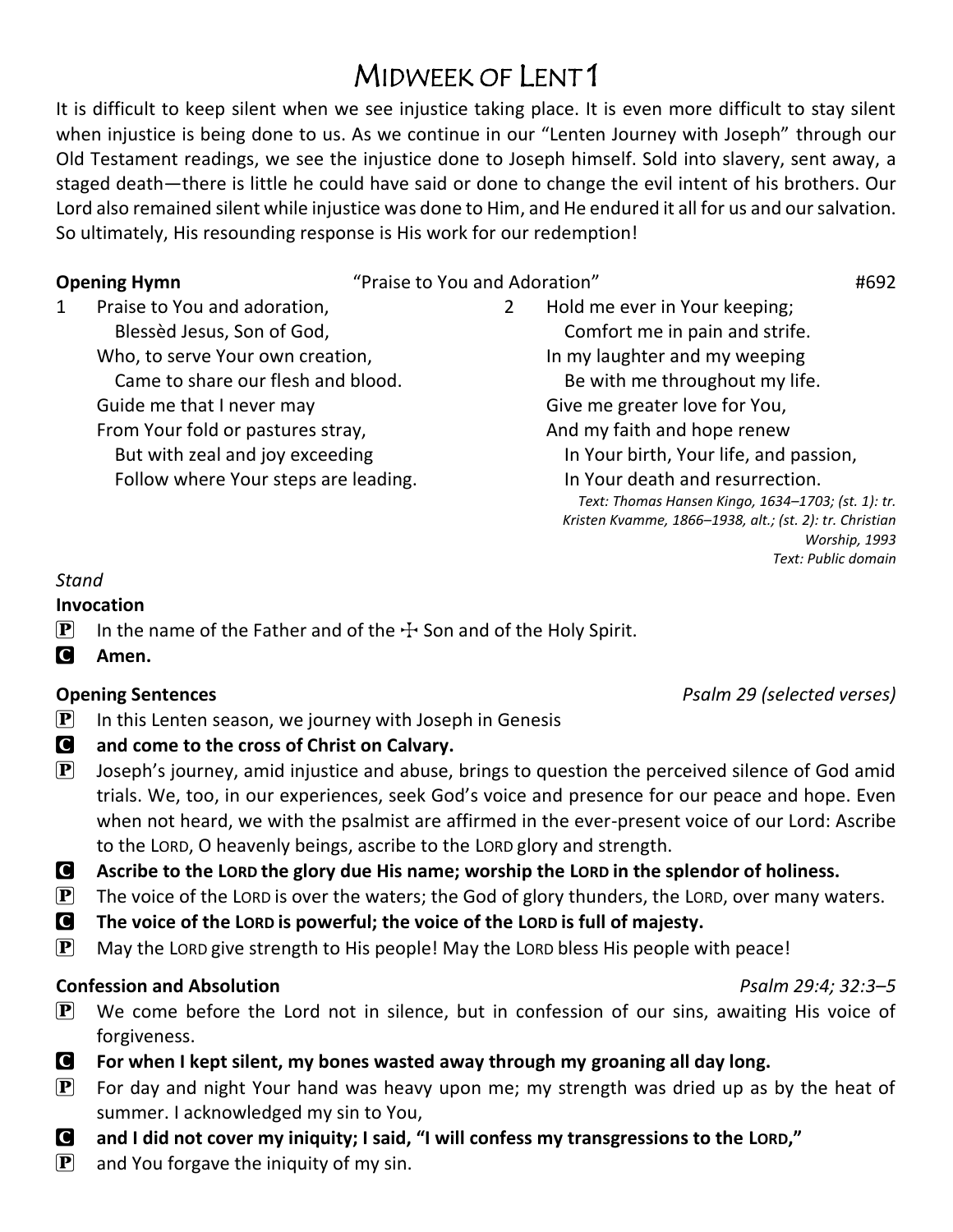- $\left| \mathbf{P} \right|$  Most merciful God,
- C **we confess that we are by nature sinful and unclean. We have sinned against You in thought, word, and deed, by what we have done and by what we have left undone. We have not loved You with our whole heart; we have not loved our neighbors as ourselves. We justly deserve Your present and eternal punishment. For the sake of Your Son, Jesus Christ, have mercy on us. Forgive us, renew us, and lead us, so that we may delight in Your will and walk in Your ways to the glory of Your holy name. Amen.**
- $\mathbf{P}$  The voice of the LORD is powerful; the voice of the Lord is full of majesty. His voice is full of forgiveness. Almighty God in His mercy has given His Son to die for you, and for His sake forgives you all your sins. As a called and ordained servant of Christ, and by His authority, I therefore forgive you all your sins in the name of the Father and of the  $\pm$  Son and of the Holy Spirit.
- C **Amen.**

## + WORD +

### **Prayer of the Day**

- $\left| \mathbf{P} \right|$  The Lord be with you.
- C **And also with you.**
- $\left| \mathbf{P} \right|$  Let us pray. Lord Jesus Christ, as we journey with Joseph together in this Lenten season, help us to hear Your voice through Your Word of life, that You may guide, direct, and bless us in our earthly journeys, for You live and reign with the Father and the Holy Spirit, one God, now and forever.
- C **Amen.**

### *We are seated*

**Old Testament** The Sold by His Brothers The *Genesis 37:12-36*  $12$ Now his brothers went to pasture their father's flock near Shechem.  $13$ And Israel said to Joseph, "Are not your brothers pasturing the flock at Shechem? Come, I will send you to them." And he said to him, "Here I am."

<sup>14</sup>So he said to him, "Go now, see if it is well with your brothers and with the flock, and bring me word." So he sent him from the Valley of Hebron, and he came to Shechem. <sup>15</sup>And a man found him wandering in the fields. And the man asked him, "What are you seeking?" <sup>16</sup>"I am seeking my brothers," he said. "Tell me, please, where they are pasturing the flock." <sup>17</sup>And the man said, "They have gone away, for I heard them say, 'Let us go to Dothan.'" So Joseph went after his brothers and found them at Dothan.

 $18$ They saw him from afar, and before he came near to them they conspired against him to kill him. <sup>19</sup>They said to one another, "Here comes this dreamer. <sup>20</sup> Come now, let us kill him and throw him into one of the pits. Then we will say that a fierce animal has devoured him, and we will see what will become of his dreams." <sup>21</sup>But when Reuben heard it, he rescued him out of their hands, saying, "Let us not take his life." <sup>22</sup>And Reuben said to them, "Shed no blood; cast him into this pit here in the wilderness, but do not lay a hand on him"—that he might rescue him out of their hand to restore him to his father. <sup>23</sup>So when Joseph came to his brothers, they stripped him of his robe, the robe of many colors that he wore. <sup>24</sup>And they took him and cast him into a pit. The pit was empty; there was no water in it.  $25$ Then they sat down to eat.

And looking up they saw a caravan of Ishmaelites coming from Gilead, with their camels bearing gum, balm, and myrrh, on their way to carry it down to Egypt. <sup>26</sup>Then Judah said to his brothers, "What profit is it if we kill our brother and conceal his blood?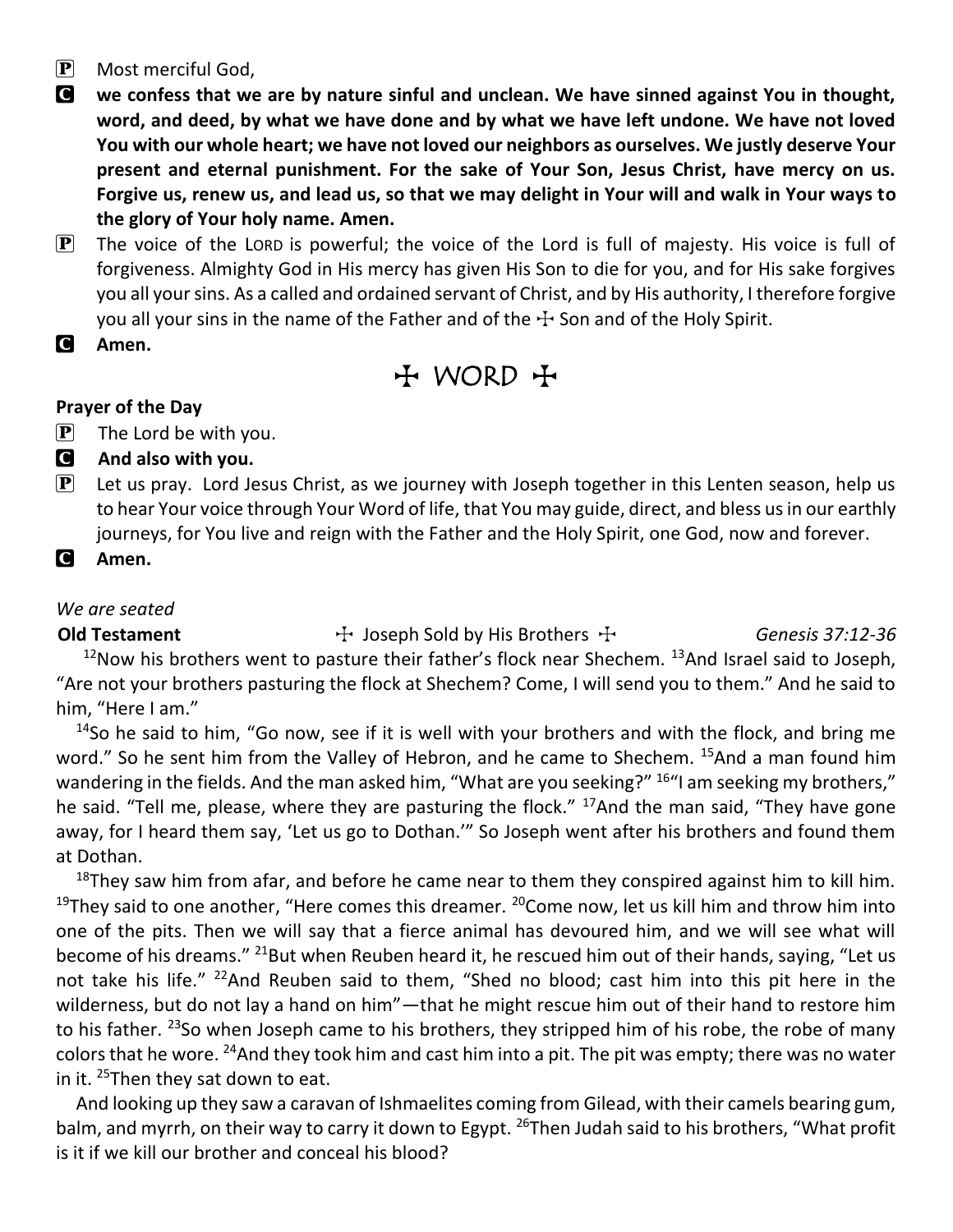$27$ Come, let us sell him to the Ishmaelites, and let not our hand be upon him, for he is our brother, our own flesh." And his brothers listened to him. <sup>28</sup>Then Midianite traders passed by. And they drew Joseph up and lifted him out of the pit, and sold him to the Ishmaelites for twenty shekels of silver. They took Joseph to Egypt.

<sup>29</sup>When Reuben returned to the pit and saw that Joseph was not in the pit, he tore his clothes  $30$  and returned to his brothers and said, "The boy is gone, and I, where shall I go?" <sup>31</sup>Then they took Joseph's robe and slaughtered a goat and dipped the robe in the blood.

 $32$ And they sent the robe of many colors and brought it to their father and said, "This we have found; please identify whether it is your son's robe or not." <sup>33</sup>And he identified it and said, "It is my son's robe. A fierce animal has devoured him. Joseph is without doubt torn to pieces." <sup>34</sup>Then Jacob tore his garments and put sackcloth on his loins and mourned for his son many days. <sup>35</sup>All his sons and all his daughters rose up to comfort him, but he refused to be comforted and said, "No, I shall go down to Sheol to my son, mourning." Thus his father wept for him. <sup>36</sup>Meanwhile the Midianites had sold him in Egypt to Potiphar, an officer of Pharaoh, the captain of the guard.

 $\mathbf{P}$  This is the Word of the Lord.

### C **Thanks be to God.**

### *Stand*

Holy Gospel:  $\ddot{ }$  Institution of the Lord's Supper  $\ddot{ }$  *Luke 22:14, 24-38* 

 $\mathbf{P}$  The Holy Gospel according to St. Luke, the twenty-second chapter.

### **G** Glory to You, O Lord.

<sup>14</sup>And when the hour came, Jesus reclined at table, and the apostles with him.  $24A$  dispute also arose among them, as to which of them was to be regarded as the greatest. <sup>25</sup>And he said to them, "The kings of the Gentiles exercise lordship over them, and those in authority over them are called benefactors. <sup>26</sup>But not so with you. Rather, let the greatest among you become as the youngest, and the leader as one who serves. <sup>27</sup>For who is the greater, one who reclines at table or one who serves? Is it not the one who reclines at table? But I am among you as the one who serves.

<sup>28</sup> You are those who have stayed with me in my trials, <sup>29</sup>and I assign to you, as my Father assigned to me, a kingdom, <sup>30</sup>that you may eat and drink at my table in my kingdom and sit on thrones judging the twelve tribes of Israel.

 $31$ "Simon, Simon, behold, Satan demanded to have you, that he might sift you like wheat,  $32$  but I have prayed for you that your faith may not fail. And when you have turned again, strengthen your brothers."  $33$ Peter said to him, "Lord, I am ready to go with you both to prison and to death."  $34$  Jesus said, "I tell you, Peter, the rooster will not crow this day, until you deny three times that you know me."

<sup>35</sup> And he said to them, "When I sent you out with no moneybag or knapsack or sandals, did you lack anything?" They said, "Nothing." <sup>36</sup>He said to them, "But now let the one who has a moneybag take it, and likewise a knapsack. And let the one who has no sword sell his cloak and buy one. <sup>37</sup>For I tell you that this Scripture must be fulfilled in me: 'And he was numbered with the transgressors.' For what is written about me has its fulfillment." <sup>38</sup>And they said, "Look, Lord, here are two swords." And he said to them, "It is enough."

 $\left[ \mathbf{P} \right]$  This is the Gospel of the Lord.

C **Praise to You, O Christ.**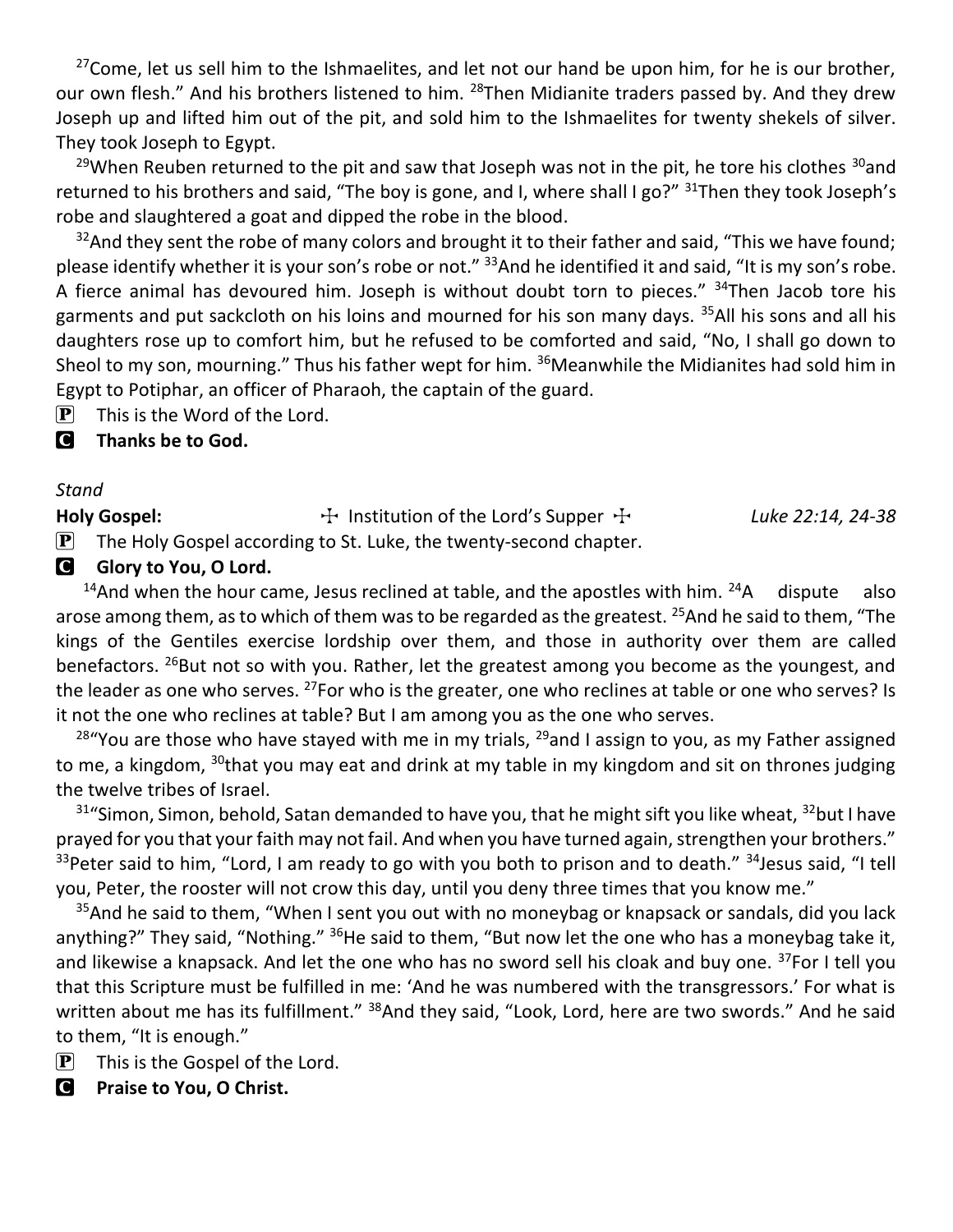### **Confession of Faith** *Apostles' Creed*

C **I believe in God, the Father Almighty, maker of heaven and earth. And in Jesus Christ, His only Son, our Lord, who was conceived by the Holy Spirit, born of the virgin Mary, suffered under Pontius Pilate, was crucified, died and was buried. He descended into hell. The third day He rose again from the dead.**

*We are seated*

**Sermon Hymn**  $\qquad$  "Jesus, Refuge of the Weary"  $\qquad$   $\qquad$   $\qquad$   $\qquad$   $\qquad$   $\qquad$   $\qquad$   $\qquad$   $\qquad$   $\qquad$   $\qquad$   $\qquad$   $\qquad$   $\qquad$   $\qquad$   $\qquad$   $\qquad$   $\qquad$   $\qquad$   $\qquad$   $\qquad$   $\qquad$   $\qquad$   $\qquad$   $\qquad$   $\qquad$   $\qquad$   $\qquad$   $\qquad$ 

1 Jesus, refuge of the weary, Blest Redeemer, whom we love, Fountain in life's desert dreary, Savior from the world above: Often have Your eyes, offended, Gazed upon the sinner's fall; Yet upon the cross extended, You have borne the pain of all.

2 Do we pass that cross unheeding, Breathing no repentant vow, Though we see You wounded, bleeding, See Your thorn-encircled brow?

**He ascended into heaven and sits at the right hand of God the Father Almighty. From thence He will come to judge the living and the dead. I believe in the Holy Spirit, the holy Christian Church, the communion of saints, the forgiveness of sins, the resurrection of the body, and the life** T **everlasting. Amen**

Yet Your sinless death has brought us Life eternal, peace, and rest; Only what Your grace has taught us Calms the sinner's deep distress.

3 Jesus, may our hearts be burning With more fervent love for You; May our eyes be ever turning To behold Your cross anew Till in glory, parted never From the blessèd Savior's side, Graven in our hearts forever, Dwell the cross, the Crucified.

> *+ Text: Girolamo Savonarola, 1452–98; tr. Jane F. Wilde, 1826–96, alt. Text: Public domain*

### **Sermon**

### **Prayer of the Church**

**Offerings***—may be left in the offering plates near the doors as you leave. Those worshipping at home may continue to mail or drop off offerings at the church office, and on-line giving always available on our website for everyone. For those worshipping with us at home, we continue to pray God's blessing and look forward to us all being together again here in God's house.*

### **Lord's Prayer**

- $\mathbf{P}$  We pray together as our Lord taught us...
- C **Our Father, who art in heaven…**